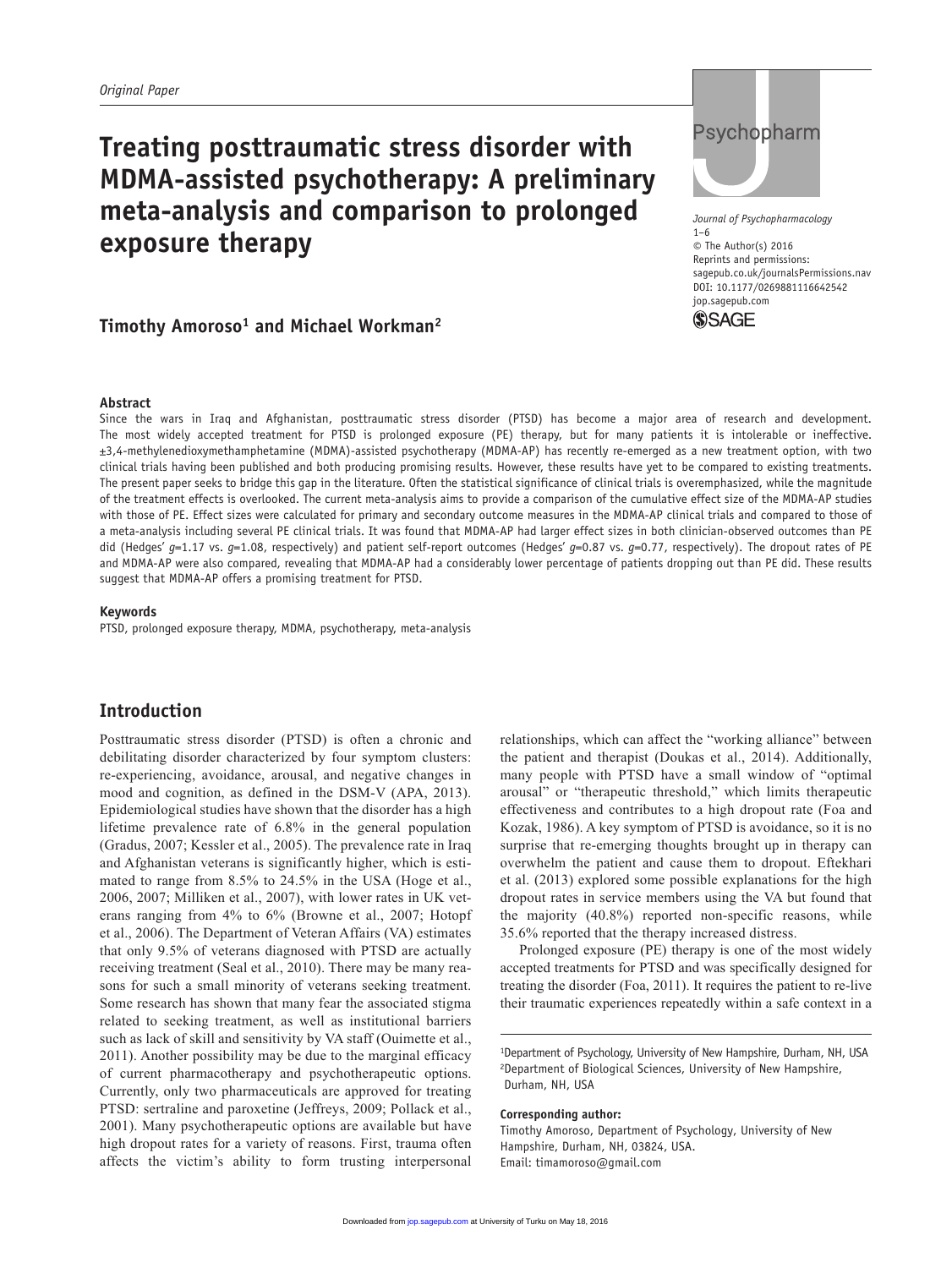process referred to as "flooding." Constant exposure to the traumatic thoughts decoupled from actual threat can induce extinction of the trauma response (McLean et al., 2015). However, only a small minority of veteran patients (6.3%) are treated with PE (Shiner et al., 2013) because it is emotionally demanding and often aggravates the patient's symptoms before they improve (Steenkamp and Litz, 2014). Considering that only 20–30% of patients with PTSD respond to pharmacotherapy (Stein et al., 2009) and dropout rates from psychotherapy are estimated to be 30% (Cloitre, 2009), it is apparent that new treatment options must be developed.

An emerging treatment for PTSD uses  $\pm 3,4$ -methylenedioxymethamphetamine (MDMA) as a therapeutic catalyst during psychotherapy sessions. MDMA is a ring-substituted amphetamine, with structural similarities to the hallucinogenic drug mescaline (Green et al., 2003). The drug was originally used as a psychotherapeutic adjunct by psychiatrists and psychologists until it started to be used recreationally by the public in the 1980s. In 1985, it was categorized as a Schedule I drug and banned from medical use. The subjective psychoactive effects of MDMA include reduced anxiety, acute antidepression, increased insight (largely dependent on 5-HT transporter modulation), accelerated thinking and euphoria (modulated in part by  $D_2$  receptors), enhanced visual and auditory perception (modulated in part by the  $5-HT<sub>2</sub>$  receptors), and increased prosocial behaviors such as a sense of trust and bonding (partly dependent on increased oxytocin release; Dumont et al., 2009; Kirkpatrick et al., 2015; Liechti and Vollenweider, 2001). It is hypothesized that the increased sense of bonding and trust allows for a better "working alliance" between the therapist and patient (a key issue in psychotherapy with PTSD patients), while the reduced anxiety and increased insight widen the window of "optimal arousal" and "therapeutic threshold" (Mithoefer et al., 2011).

Some have claimed that unique psychopharmacological properties of MDMA make the drug well suited for treating PTSD (Amoroso, 2015; Johansen and Krebs, 2009). Carhart-Harris et al. (2014) investigated the neural and psychological responses to positive and negative autobiographical memories after participants ingested MDMA. The participants who ingested MDMA reported their worst memories were less negative than those who had not ingested the drug did. The researchers found that MDMA attenuated activation in the left anterior cingulate cortex, left amygdala, and temporal cortex, while activating executive regions of the hippocampus, which other studies (e.g., Bremner et al., 2005) have shown to be important brain regions involved with PTSD.

The typical treatment course for MDMA-assisted psychotherapy (MDMA-AP) is one to three drug sessions lasting eight hours and several follow-up non-drug sessions. Two clinical trials have been completed and published with promising results (i.e., Mithoefer et al., 2011; Oehen et al., 2013). In contrast, PE therapy sessions typically last about an hour, and the number of sessions ranges from about 6 to 19 (Powers et al. 2010).

One of the best ways to determine if an emerging treatment is worth pursuing is to compare it to existing treatments. Some suggest that it is an ethical imperative to compare the results of new treatments with those of "best-available" treatments (Hill, 1994). There have been several meta-analyses published comparing the efficacy of new PTSD treatments to PE (Benish et al., 2008; Sherman, 1998; Van Etten and Taylor, 1998), but MDMA-AP has yet to be compared to an existing "best-available" treatment.

Often, statistically significant results using *p*-values are overemphasized, while the magnitude of the results is overlooked (Cohen, 1995; Dar et al., 1994). This is problematic, as a large sample size can produce statistically significant *p-*values while the treatment effect may be negligible. Inversely, a small sample size can produce insignificant *p*-values but have a large effect size (Fritz et al., 2012). Therefore, effect size is often a more useful metric when comparing treatment studies with large differences in sample size (Kraemer and Kupfer, 2006).

In this analysis, the effect sizes of PE in treating PTSD are compared to those of the published MDMA-AP trials. Mithoefer et al. (2011) conducted a randomized, placebo-controlled, double blind, crossover design study consisting of 23 participants. Oehen et al. (2013) conducted the second published MDMA-AP study to date, with 12 treatment-resistant PTSD patients. The present study compares these studies to the only meta-analysis published on the effectiveness of PE by Powers et al. (2010). Both the primary outcome measures (clinician-observed PTSD symptoms) and secondary outcome measures (self-reported symptoms) of the three studies are discussed.

# **Methods**

#### *Procedure*

The primary goals of this study are to report a preliminary metaanalysis of MDMA-AP and to compare the results to PE, the most widely accepted treatment of PTSD. This was done by first conducting a literature search for published clinical trials of MDMA-AP and a reliable meta-analysis on PE. Effect sizes are compared, as well as dropout rates. The dropout rates were reported in the MDMA-AP clinical trials but not the PE metaanalysis, so those were calculated and reported as well.

*Study selection.* Three databases were used (PsycINFO, PubMed, and GoogleScholar) to find the only meta-analysis on PE and the two published articles on MDMA-AP. The search for the meta-analysis of PE included the terms "meta," "metaanalytic," "exposure," "PTSD," and "prolonged," while the search for MDMA-AP clinical trials included the terms "MDMA," "double blind," "placebo controlled," "posttraumatic stress," and "therapy." Inclusion criteria for the MDMA-AP studies were as follows: (1) participants had to meet DSM-III-R, DSM-IV, or DSM-IV-R criteria for PTSD; (2) the study had to be randomized, double blind, and placebo controlled (unless a crossover design was used); (3) and there had to be enough participants to provide inferential statistics. Three MDMA studies were found, but one was excluded (i.e., Bouso et al. 2008) because it was terminated prematurely, did not provide adequate experimental controls, and did not report inferential statistics.

*Effect size calculation.* Once the MDMA studies were selected, the effect sizes for both primary and secondary outcome measures were compared to PE. The meta-analysis on PE by Powers et al. (2010) provided Hedges' *g*, while the MDMA studies reported Cohen's *d*. The effect sizes were corrected according to Hedges and Olkin (1985) using the formula: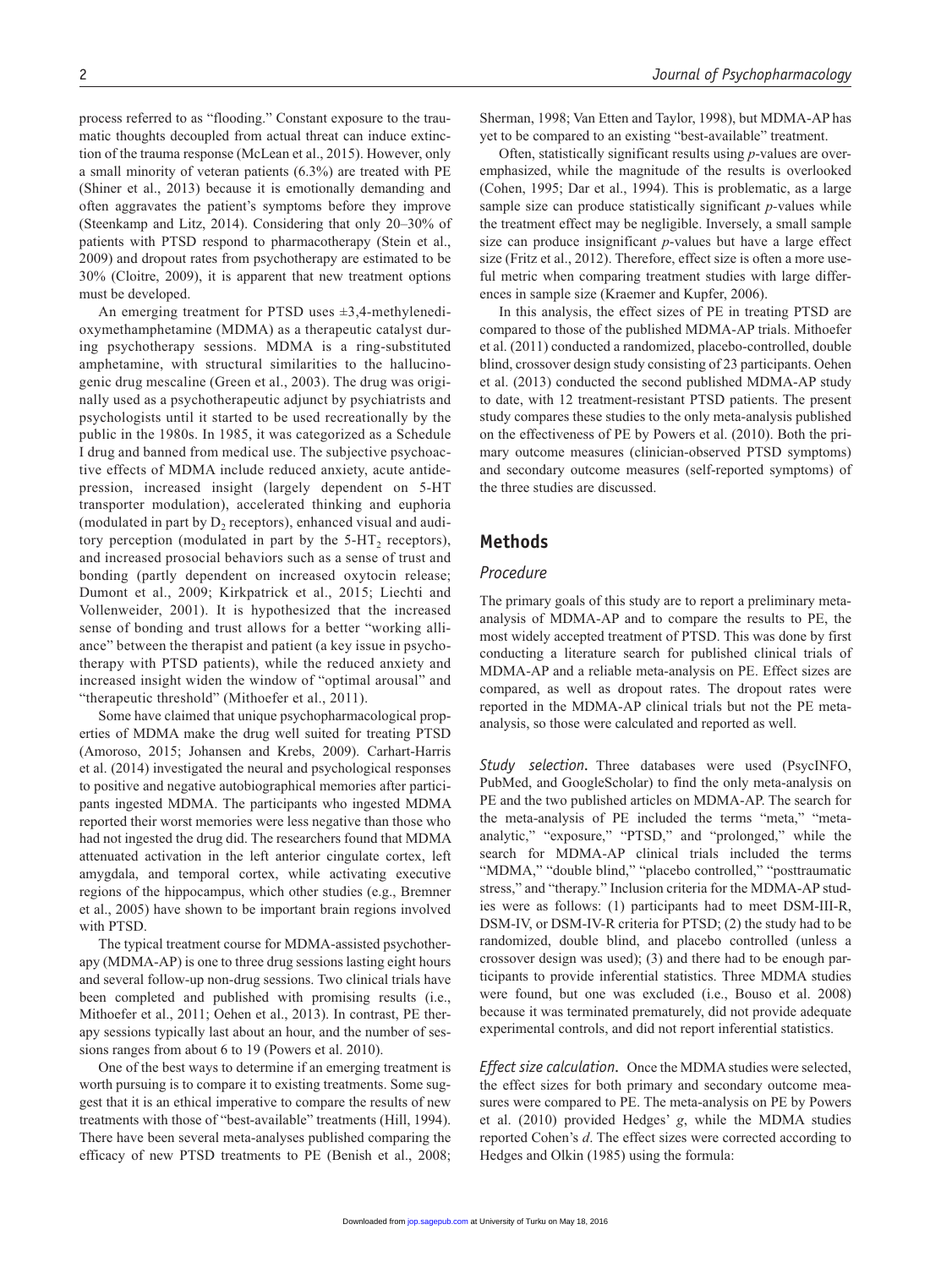$$
g = d \left( 1 - \frac{3}{4(n_1 + n_2) - 9} \right)
$$

Mithoefer et al. (2011) only reported the effect size for primary outcomes, so the effect size for secondary outcomes were converted from the reported *F*-test to Cohen's *d* using the formula:

$$
d = \sqrt{F\left(\frac{n_t + n_c}{n_t n_c}\right)\left(\frac{n_t + n_c}{n_t + n_c - 2}\right)}
$$

(Thalheimer and Cook, 2002). The average effect size for the MDMA studies was then calculated using the same formula:

$$
\overline{g} = \frac{\sum_{j} w_j g_j}{\sum_{j} w_j}
$$

used by Powers et al. (2010), where  $w_j$  is the weight for each study and  $g_j$  is the effect size for each study.

*Calculation of dropout rates.* Powers et al. (2010) did not calculate an average dropout rate. Therefore, dropout percentages of each study within the PE meta-analysis were calculated and are reported here. Only participants assigned to the PE condition in each study were included in the calculation. The MDMA studies employed crossover and active placebo designs, so the total number of participants dropping out of the study was divided by the total number of participants in the study. The percentages per treatment type and standard deviations are reported below.

### **Results**

# *Hypothesis 1: MDMA-AP will have a larger cumulative effect size than PE will for primary outcome measures*

The overall effect size reported in the meta-analysis of PE was large for primary outcome measures (Hedges' *g*=1.08; SE=0.20; 95% CI 0.69–1.46; *p*<0.001). The cumulative effect size for primary outcome measures calculated for MDMA-AP in this analysis was also large (Hedges' *g*=1.17; SE=0.09; 95% CI 0.38–1.90; *p*=0.033; Table 1).

# *Hypothesis 2: MDMA-AP will have a larger cumulative effect size than PE will for secondary outcome measures*

The overall effect size reported in the meta-analysis of PE was also large for secondary outcome measures (Hedges' *g*=0.77; SE=0.12; 95% CI 0.53–1.01; *p*<0.001). The effect size for secondary outcome measures was not reported by Mithoefer et al. (2011), but significant improvements were found in the MDMA-AP group (time×group interaction *F*[1, 17]=3.290; *p*=0.027). The *F*-test was used to calculate the effect sizes for the secondary outcome measures, which was large (Hedges' *g*=0.83). Oehen et al. (2013) also did not report the effect size for secondary outcome measures, but this was found to be large (Hedges' *g*=0.97) by another researcher (Chabrol and Oehen, 2013). The

| Study   | Hedges' g primary<br>outcome <sup>a</sup> | Hedges' q secondary<br>outcomeb | Dropout rate<br>$%$ (SD) |
|---------|-------------------------------------------|---------------------------------|--------------------------|
| PF      | 1.08                                      | 0.77                            | 27.0(10.8)               |
| MDMA-AP | 1 1 7                                     | 0.87                            | 12.7(5.6)                |

<sup>a</sup>The primary outcome measures focus exclusively on PTSD symptomology and included CAPS, MPSS-SR, PCL, PSS-I, PDS, and the SI-PTSD. Both MDMA-AP studies used the CAPS for a primary outcome measure.

 $b$ Secondary outcome measures accounted for other factors (e.g., quality of life, depression, anxiety, etc.) and included CES-D, GHQ-28, BDI, HADS, IES-R, QOLI, SAS-SR, PDS, and the STAI. Mithoefer et al. (2011) used the IES-R as a secondary outcome measure, while Oehen et al. (2013) used the PDS. PE: prolonged exposure therapy; MDMA-AP: MDMA-assisted psychotherapy.

cumulative effect size for secondary outcome measures calculated for MDMA-AP in this analysis was large (Hedges' *g*=0.87; 95% CI 0.01–1.79; *p*=0.049; Table 1).

# *Hypothesis 3: MDMA-AP will have lower cumulative dropout rates than PE will*

The average percentage of participants that dropped out of the studies included in the PE meta-analysis was 27.0% (*SD*=10.8%). An average of 12.7% (*SD*=5.6%) of participants dropped out of the MDMA-AP studies (Table 1).

#### *Validity of meta-analysis*

*Heterogeneity.* Heterogeneity was calculated using the *I*2 statistic instead of Cochran's Q (as done in the PE meta-analysis) because it is known to be a better reporter of heterogeneity (Hardy and Thompson, 1998; Paul and Donner, 1992). The *I*<sup>2</sup> statistic describes the percentage of heterogeneity across studies rather than the variation due to chance (Higgins et al., 2003). An  $I<sup>2</sup>$  of 0% indicates no observed heterogeneity, with increasing values meaning more heterogeneity (Higgins et al., 2003). For the MDMA-AP studies,  $I^2=0\%$ . Powers et al. (2010) reported Cochran's *Q*(12)=59.90 (*I*2=79.9%).

*Publication bias.* Research has shown that significant results in clinical trials are more than three times as likely to be published than those with insignificant results (Dickersin et al., 1987). Because of this publication bias, also referred to as the "File Drawer Problem," effect sizes reported in meta-analyses may be overestimated. A fail-safe *N* should be reported in meta-analyses to account for the possible null effects of unpublished work (Rosenthal, 1979). The fail-safe *N* determines the number of nulleffect studies required to reverse statistical significance of the findings in a meta-analysis. The formula:

$$
N: X = \frac{K\left(K\bar{Z}^2 - 2.706\right)}{2.706}
$$

was used to compute the fail-safe *N* using *z*-scores, where *K* is the number of studies and  $\overline{Z}$  is the mean *Z* from each study (Rosenthal, 1991). The number of studies needed to reduce the overall effect size to a non-significant level must exceed 5 *K*+10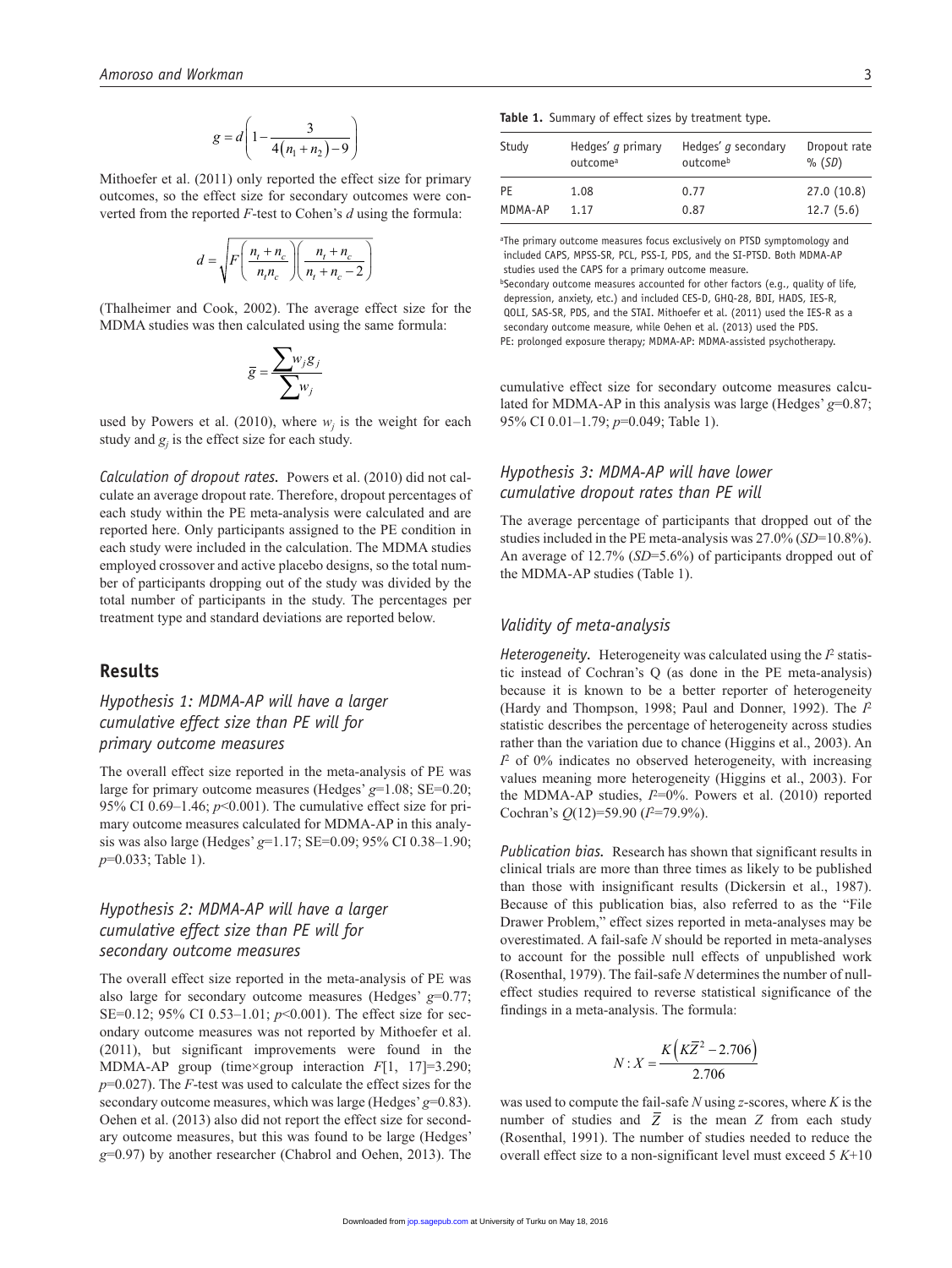in a robust meta-analyses, or 75 and 20 for the PE and MDMA-AP studies, respectively (Rosenthal, 1991). Powers et al. (2010) reported that 446 current or future unpublished studies with an effect size of 0 would be required to bring the overall effect size of the meta-analysis within the non-significant range. The number of studies with an effect size of 0 required to bring the MDMA-AP meta-analysis within non-significant range was calculated to be 135, meaning both the PE and MDMA-AP metaanalyses are robust.

# **Discussion**

The results of this analysis suggest that MDMA-AP has comparable treatment outcomes to PE. The MDMA-AP studies showed a large cumulative effect size on primary outcome measures (Hedges' *g*=1.17). The PE meta-analysis also reported a large effect size on primary outcome measures (Hedges' *g*=1.08). The effect sizes for secondary outcome measures are large in both the MDMA-AP and PE studies.

One issue with PE is that the patient is put into a heightened state of arousal, with little time to process the experience before leaving the therapy session. The MDMA-AP had much longer therapy sessions typically lasting eight hours. PE and MDMA-AP offer two very different approaches to therapy. Some researchers and clinicians have claimed that PE is too "rigid" and "insensitive" to meet the needs of some patients (Feeny et al., 2003; Olatunji et al., 2009). In contrast, MDMA-AP offers a patient-centered approach, which allows the patient to explore aspects of the trauma that may be outside of the reaches of PE. This is not to say that PE is without proven benefits and efficacy. These results simply suggest that MDMA-AP may be a superior alternative for those who do not respond to PE, which is a much more available treatment.

PE has been shown to have high dropout rates (Schottenbauer et al., 2008), which may result from the avoidant nature of the disorder. Although the MDMA-AP studies had much smaller sample sizes, they had lower percentages of participants dropping out of treatment. One possible reason for this may be due to the long eight-hour therapy sessions, which may make the patient feel as though the therapist is more committed to their recovery compared with the 60-minute sessions typically offered by PE. Importantly, the MDMA-AP studies seemed to be very safe, as there were no psychiatric or physical emergencies. Mithoefer et al. (2011) reported that one of the two participants that dropped out did so because of difficulty with traveling to the study site, while the other dropped out because she was required to resume taking a medication for depression. Oehen et al. (2013) reported that two participants dropped out of treatment due to adverse effects, despite one of them being assigned to the active placebo group.

An important difference between the study designs is that the PE studies employed either psychological placebo conditions or waitlist controls (six employed psychological placebos, five waitlist controls, and two a combination of both). The MDMA-AP studies used active placebos, where participants in the control group were exposed to the same psychotherapy as those in the treatment group without the active dose of MDMA. This is important because the magnitude of effect sizes from the PE studies are based on those who received treatment and those who received nothing, whereas the magnitude of the effect sizes from the MDMA-AP studies are based on the effect of MDMA within a particular treatment.

Another potential confound of the PE meta-analysis is it included a considerable number of participants on various psychotropic medications, which may have inflated the effect sizes. The participants in the MDMA-psychotherapy studies were required to titrate off their medications five half-lives prior to treatment to avoid drug interactions and confounding data.

Some limitations should be mentioned. First, the metaanalysis on PE included 13 studies with much larger sample sizes (*n*=675), whereas the two MDMA-AP trials had much smaller sample sizes (*n*=37). However, part of the reason effect sizes are compared here is because they are largely unaffected by sample size. Another weakness is that there were differences in the participant demographics. The inclusion criteria for the PE meta-analysis were that participants simply had to meet full DSM criteria for PTSD. The two MDMA-AP studies required that the participants meet DSM criteria for PTSD, as well as have chronic and treatment resistant symptoms. For instance, the average duration of PTSD symptoms in Mithoefer et al. (2011) was 19 years. Powers et al. (2010) did not report the average duration of PTSD symptoms in the participants, so this comparison cannot be made. Finally, MDMA-AP and PE are very different therapies, which makes it difficult to make direct comparisons with conclusive results.

People with PTSD have a limited variety of treatment options. Many people suffering from PTSD cannot tolerate exposure therapies due to their emotionally taxing nature. Also, the response rate to pharmacotherapy is low in patients with PTSD. With an average of 22 veterans a day committing suicide, new innovations for treating mental illnesses such as PTSD is imperative (Kemp and Bossarte, 2013). At a cost of roughly US\$43.2 billion annually, its economic impact is massive (Greenberg et al. 1999). With the VA spending millions of dollars on PTSD research (GAO, 2011) and billions in treatment (CBO, 2011), it is imperative that emerging treatments such as MDMA-AP become available, and are thoroughly considered, in order to help the many suffering from PTSD.

#### **Declaration of conflicting interests**

The authors declared no potential conflicts of interest with respect to the research, authorship, and/or publication of this article.

#### **Funding**

The authors received no financial support for the research, authorship, and/or publication of this article.

#### **References**

- American Psychiatric Association (2013) *Diagnostic and Statistical Manual of Mental Disorders*. 5th ed. Washington, DC: American Psychiatric Publishing.
- Amoroso T (2015) The psychopharmacology of ±3,4 methylenedioxymethamphetamine and its role in the treatment of posttraumatic stress disorder. *J Psychoactive Drugs* 47: 337–344.
- Benish SG, Imel ZE and Wampold BE (2008) The relative efficacy of bona fide psychotherapies for treating post-traumatic stress disorder: a meta-analysis of direct comparisons. *Clin Psychol Rev* 28: 746–758.
- Bouso JC, Doblin R, Farré M, et al. (2008) MDMA-assisted psychotherapy using low doses in a small sample of women with chronic posttraumatic stress disorder. *J Psychoactive Drugs* 40: 225–236.
- Bremner JD, Vermetten E, Schmahl C, et al. (2005) Positron emission tomographic imaging of neural correlates of a fear acquisition and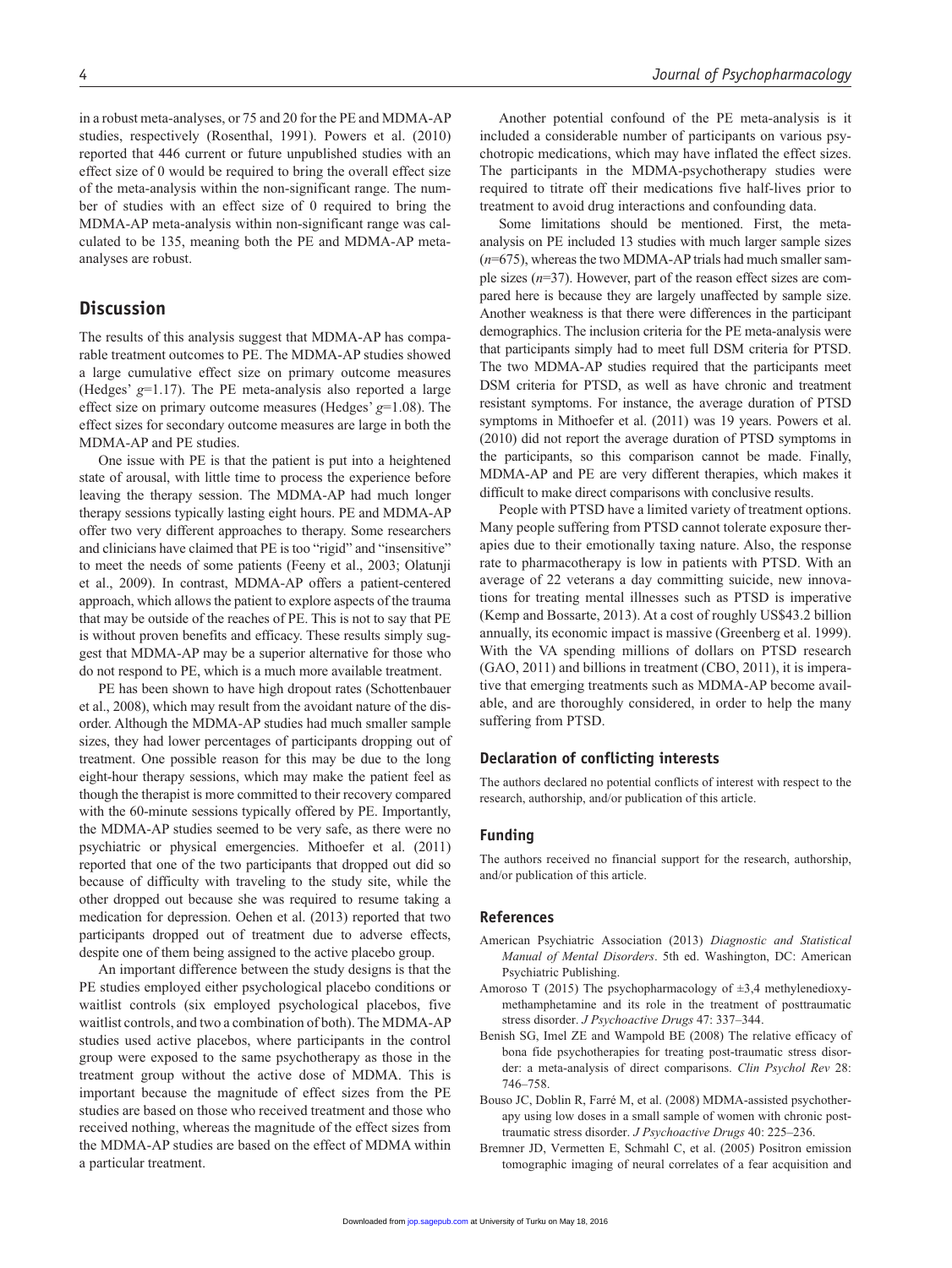extinction paradigm in women with childhood sexual-abuse-related post-traumatic stress disorder. *Psychol Med* 35: 791–806.

- Browne T, Hull L, Horn O, et al. (2007) Explanations for the increase in mental health problems in UK reserve forces who have served in Iraq. *Br J Psychiatry* 190: 484–489.
- Carhart-Harris RL, Wall MB, Erritzoe D, et al. (2014) The effect of acutely administered MDMA on subjective and BOLD-fMRI responses to favourite and worst autobiographical memories. *Int J Neuropsychopharmacol* 17: 527–540.
- Congressional Budget Office (2011) *The Veterans Health Administration's Treatment of PTSD and Traumatic Brain Injury Among Recent Combat Veterans*. Washington, DC: Congress of the United States, Congressional Budget Office.
- Chabrol H and Oehen P (2013) MDMA assisted psychotherapy found to have a large effect for chronic post-traumatic stress disorder. *J Psychopharmacol* 27: 865–866.
- Cloitre M (2009) Effective psychotherapies for posttraumatic stress disorder: a review and critique. *CNS Spectrums* 14: 32–43.
- Cohen J (1995) The Earth is round (*p*<.05). *Am Psychol* 49: 997–1003.
- Dar R, Serlin RC and Omer H (1994) Misuse of statistical tests in three decades of psychotherapy research. *J Consult Clin Psychol* 62: 75–82.
- Dickersin K, Chan SS, Chalmersx TC, et al. (1987) Publication bias and clinical trials. *Control Clin Trials* 8: 343–353.
- Doukas A, D'Andrea W, Doran J, et al. (2014) Psychophysiological predictors of working alliance among treatment-seeking women with complex trauma exposure. *J Traumatic Stress* 27: 672–679.
- Dumont GJH, Sweep FCGJ, Van der Steen R, et al. (2009) Increased oxytocin concentrations and prosocial feelings in humans after ecstasy (3,4-methylenedioxymethamphetamine) administration. *Soc Neurosci* 4: 359–366.
- Eftekhari A, Ruzek JI, Crowley JJ, et al. (2013) Effectiveness of national implementation of prolonged exposure therapy in Veterans Affairs care. *JAMA Psychiatry* 70: 949–955.
- Feeny NC, Hembree EA and Zoellner LA (2004) Myths regarding exposure therapy for PTSD. *Cogn Behav Pract* 10: 85–90.
- Foa EB (2011) Prolonged exposure therapy: past, present, and future. *Depress Anxiety* 28: 1043–1047.
- Foa EB and Kozak MJ (1986) Emotional processing of fear: exposure to corrective information. *Psychol Bull* 99: 20.
- Fritz CO, Morris PE and Richler JJ (2012) Effect size estimates: current use, calculations, and interpretation. *J Exp Psychol Gen* 141: 2.
- Government Accountability Office (2011) VA spends millions on post-traumatic stress disorder research and incorporates research outcomes into guidelines and policy for post-traumatic stress disorder services. Washington, DC: Government Accountability Office.
- Gradus JL (2007) Epidemiology of PTSD. *National Center for PTSD*. Available at: [www.ptsd.va.gov/professional/PTSD-overview/epide](www.ptsd.va.gov/professional/PTSD-overview/epidemiological-facts-ptsd.asp)[miological-facts-ptsd.asp](www.ptsd.va.gov/professional/PTSD-overview/epidemiological-facts-ptsd.asp) (accessed February 8, 2016).
- Green AR, Mechan AO, Elliott JM, et al. (2003) The pharmacology and clinical pharmacology of 3,4-methylenedioxymethamphetamine (MDMA, "ecstasy"). *Pharmacol Rev* 55: 463–508.
- Greenberg PE, Sisitsky T, Kessler RC, et al. (1999) The economic burden of anxiety disorders in the 1990s. *J Clin Psychiatry* 60: 427–435.
- Hardy RJ and Thompson SG (1998) Detecting and describing heterogeneity in meta-analysis. *Stat Med* 17: 841–856.
- Hedges LV and Olkin I (1985) *Statistical Methods for Meta-Analysis*. Orlando, FL: Academic Press.
- Higgins JP, Thompson SG, Deeks JJ, et al. (2003) Measuring inconsistency in meta-analyses. *Br Med J* 327: 557.
- Hill AB (1994) The continuing unethical use of placebo controls. *New Engl J Med* 331: 394–398.
- Hoge CW, Auchterlonie JL and Milliken CS (2006) Mental health problems, use of mental health services, and attrition from military service after returning from deployment to Iraq or Afghanistan. *J Am Med Assoc* 295: 1023–1032.
- Hoge CW, Terhakopian A, Castro CA, et al. (2007) Association of posttraumatic stress disorder with somatic symptoms, health care visits, and absenteeism among Iraq war veterans. *Am J Psychiatry* 164: 150–153.
- Hotopf M, Hull L, Fear NT, et al. (2006) The health of UK military personnel who deployed to the 2003 Iraq war: a cohort study. *Lancet* 367: 1731–1741.
- Jeffreys M (2009) Clinician's guide to medications for PTSD. National Center for PTSD. U.S. Department of Veterana Affairs.
- Johansen PØ and Krebs TS (2009) How could MDMA (ecstasy) help anxiety disorders? A neurobiological rationale. *J Psychopharmacol* 23: 389–391.
- Kemp J and Bossarte R (2013) Suicide data report: 2012. Department of Veterans Affairs, Mental Health Services, Suicide Prevention Program.
- Kessler RC, Berglund P, Demler O, et al. (2005) Lifetime prevalence and age-of-onset distributions of DSM-IV disorders in the National Comorbidity Survey Replication. *Arch Gen Psychiatry* 62: 593–602.
- Kirkpatrick M, Delton AW, de Wit H, et al. (2015) Prosocial effects of MDMA: a measure of generosity. *J Psychopharmacol* 29: 661–668.
- Kraemer HC and Kupfer DJ (2006) Size of treatment effects and their importance to clinical research and practice. *Biol Psychiatry* 59: 990–996.
- Liechti ME and Vollenweider FX (2001) Which neuroreceptors mediate the subjective effects of MDMA in humans? A summary of mechanistic studies. *Hum Psychopharmacol Clin Exp* 16: 589–598.
- McLean CP, Asnaani A and Foa EB (2015) Prolonged exposure therapy. In: Schnyder U and Cloitre M (eds) *Evidence Based Treatments for Trauma-Related Psychological Disorders: A Practical Guide for Clinicians*. Switzerland: Springer International Publishing, pp.143–159.
- Milliken CS, Auchterlonie JL and Hoge CW (2007) Longitudinal assessment of mental health problems among active and reserve component soldiers returning from the Iraq war. *J Am Med Assoc* 298: 2141–2148.
- Mithoefer MC, Wagner MT, Mithoefer AT, et al. (2011) The safety and efficacy of±3,4-methylenedioxymethamphetamine-assisted psychotherapy in subjects with chronic, treatment-resistant posttraumatic stress disorder: the first randomized controlled pilot study. *J Psychopharmacol* 25: 439–452.
- Oehen P, Traber R, Widmer V, et al. (2013) A randomized, controlled pilot study of MDMA (±3,4-methylenedioxymethamphetamine) assisted psychotherapy for treatment of resistant, chronic post-traumatic stress disorder (PTSD). *J Psychopharmacol* 27: 40–52.
- Olatunji BO, Deacon BJ and Abramowitz JS (2009) The cruelest cure? Ethical issues in the implementation of exposure-based treatments. *Cogn Behav Pract* 16: 172–180.
- Ouimette P, Vogt D, Wade M, et al. (2011) Perceived barriers to care among veterans health administration patients with posttraumatic stress disorder. *Psychol Serv* 8: 212.
- Paul SR and Donner A (1992) Small sample performance of tests of homogeneity of odds ratios in K 2×2 tables. *Stat Med* 11: 159– 165.
- Pollack MH, Brady KT, Marshall RD, et al. (2001) Trauma and stress: diagnosis and treatment. *J Clin Psychiatry* 62: 906–915.
- Powers MB, Halpern JM, Ferenschak MP, et al. (2010) A meta- analytic review of prolonged exposure for posttraumatic stress disorder. *Clin Psychol Rev* 30: 635–641.
- Rosenthal R (1979) The file drawer problem and tolerance for null results. *Psychol Bull* 86: 638.
- Rosenthal R (1991) *Meta-Analytic Procedures for Social Research*. London: SAGE.
- Seal KH, Maguen S, Cohen B, et al. (2010). VA mental health services utilization in Iraq and Afghanistan veterans in the first year of receiving new mental health diagnoses. *J Traumatic Stress* 23: 5–16.